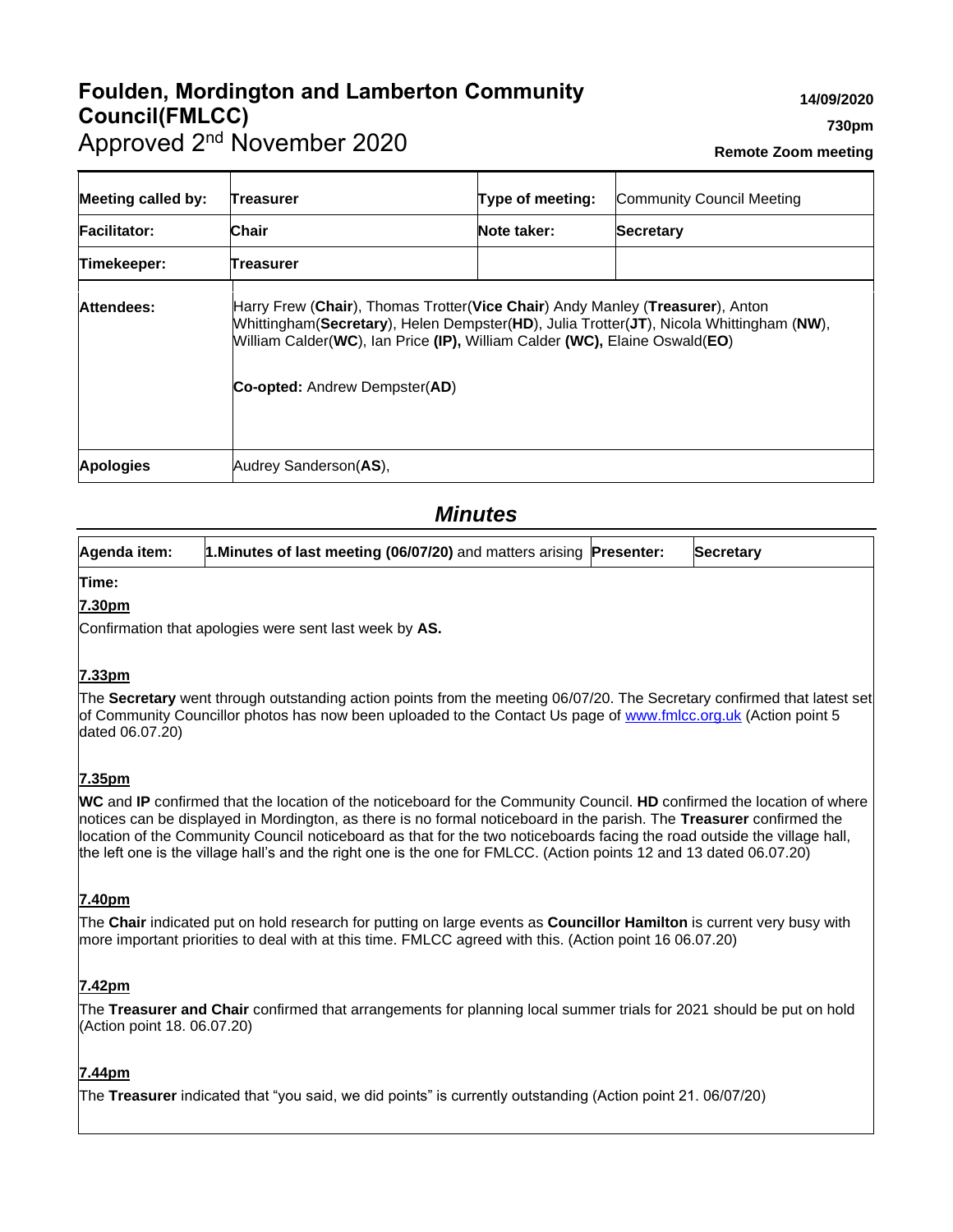# **7.45pm**

The **Chair** and **Vice Chair** indicated that feedback would be given on the communications strategy for the next meeting but this would be on ongoing discussion. (Action point 23 dated 06.07.20)

# **7.47pm**

The Chair indicated that Action point 25 dated 06/07/20 was not priority at this time and would be kept on hold going forward

All other actions completed.

Minutes agreed with one correction for spelling.

| Agenda item: | 2. Planning Matters        | <b>Presenter:</b> | <b>Chair</b> |
|--------------|----------------------------|-------------------|--------------|
|              | 2a) Current Applications   |                   | <b>AD</b>    |
|              | 2b) Willowdean Development |                   | Chair/AD     |

#### **749pm**

The **Chair** indicated that moving planning to this position on the agenda was an action point from the last meeting so that co-opted member **AD** would not have to stay for the whole meeting.

The **Chair** reviewed a prior circulated document regarding representation from both the Community Council and the wider Foulden community to the DPEA. This representation has been prepared by the firm Smith and Garrett. Individuals can make their own written representations to the DPEA.

**JT** agreed it was a very good document. **AD** said it made a series of clear and powerful statements regarding the community's view of the development. There will be a site meeting but date is to be confirmed. The **Chair** will inform the Community Council when arrangements are confirmed so that the community can attend with as many safely socially distancing residents as possible.

A Reporter has been appointed and a date for the decision of the consultation is likely to be in November.

**NW** noted that position of the community being clearly highlighted in the Smith and Garrett submission. **The Treasurer** clarified that the Foulden Conservation Group are mainly the residents of old Foulden Village, which is part of a conservation area.

**The Treasurer** indicated that the success in fund raising for the costs of preparing the formal FMLCC representation has been highlighted in the formal representation as an example of the committed position that has been taken by the community.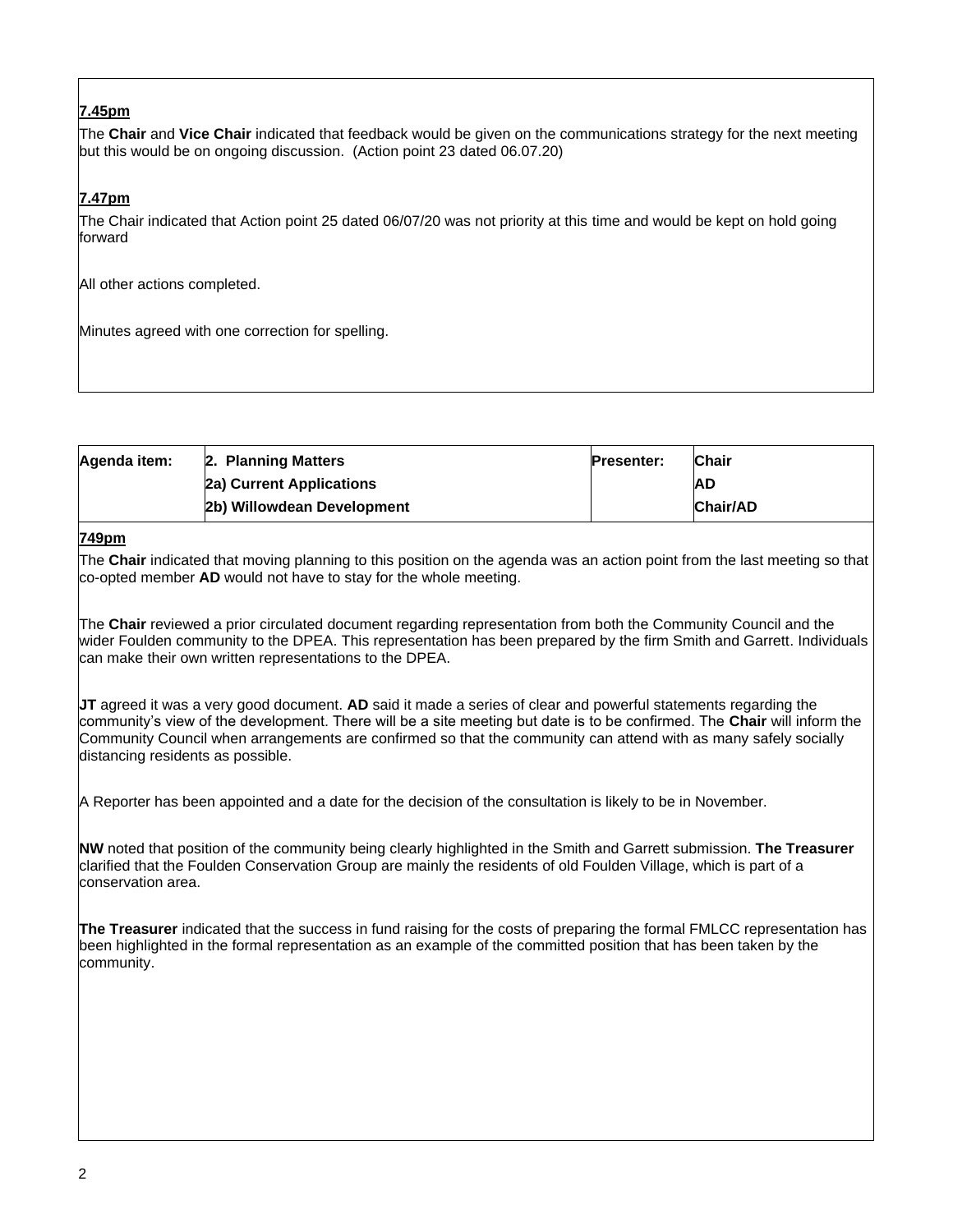# **7.55pm**

Eat, Sleep Ride in Lamberton

**AD** stated that FMLCC has formally written to SBC as part of the planning consultation regarding this application for planning permission raising concerns about the nature of the application. Fourteen individuals as of 14.09.20 have lodged objections as part of the planning consultation. These objections have been highlighting health and safety concerns. SBC officers have raised concerns about site access and have made proposals to rectify the entrance incline to the proposed development site. **AD** believes this is likely to be a substantial expense for the developer. Concerns from residents and FMLCC have also been raised about the wider aspect of the Eat and Sleep aspects of the development proposal and whether this would lead to further development of the site not in the current proposal. Should the development proposal be approved, but be subject to a range of planning conditions, this may impact on the financial viability of the development.

**AD** to contact Paul **Duncan** at SBC to ascertain whether this application would go to the planning committee for a final decision.

**WC** asked whether there would be a site meeting as part of the consultation and decision-making process. **AD** believes Paul Duncan at SBC is intending to organize one. **WC** stated that local residents near the development would find plans to alter the road boundaries near their properties unacceptable.

The **Chair** proposed that both **IP and WC** should attend the site meeting with **AD,** which was agreed**. AD** will confirm arrangements for site visits and whether application will go to the planning committee for a decision.

**AD** raised that some of the reasons for objections raised by local residents are not sufficient to have a material impact on the decision to approve the development

**AD** to discuss with **Paul Duncan** concerns raised by **WC** that work is underway on site before planning permission has been granted. **AD** pointed out this could be routine maintenance work

**AD** left the meeting at this point.

| Agenda item: | 3 Secretary's report                                         | <b>Presenter:</b> | <b>Secretary</b> |
|--------------|--------------------------------------------------------------|-------------------|------------------|
|              | 3a) Update re Social Media and new website proposal          |                   |                  |
|              | 3b) Police Report update                                     |                   |                  |
|              | 3c) Review of collection contact information of<br>residents |                   |                  |
|              | 3d) Noticeboards                                             |                   |                  |
|              | 3e) Foulden and Lamberton Phone Boxes                        |                   |                  |
|              | 3f) Survey and resulting activities                          |                   | Treasurer        |

#### **8.06pm**

## **Website proposal**

The **Chair** confirmed that members has seen the demo website that had been sent out beforehand and the proposal circulated with the agenda. Initial feedback was positive. The Secretary carried out a demonstration of the new test website on Zoom and asked for feedback. **HD** said that she could supply a load of high-resolution pictures, The **Vice Chair** proposed that not too focus too much on news updates on the website, which should be on face-book on twitter so as not to have too many sites to update and then interest wanes because information is not sufficiently up to date. FMLCC, with feedback from both the **Chair** and **Vice Chair** agreed that the suspension of the public forum for residents to meet FMLCC needs to continue, and residents should use electronic communication channels to get in touch with the Community Council. This was agreed by FMLCC members.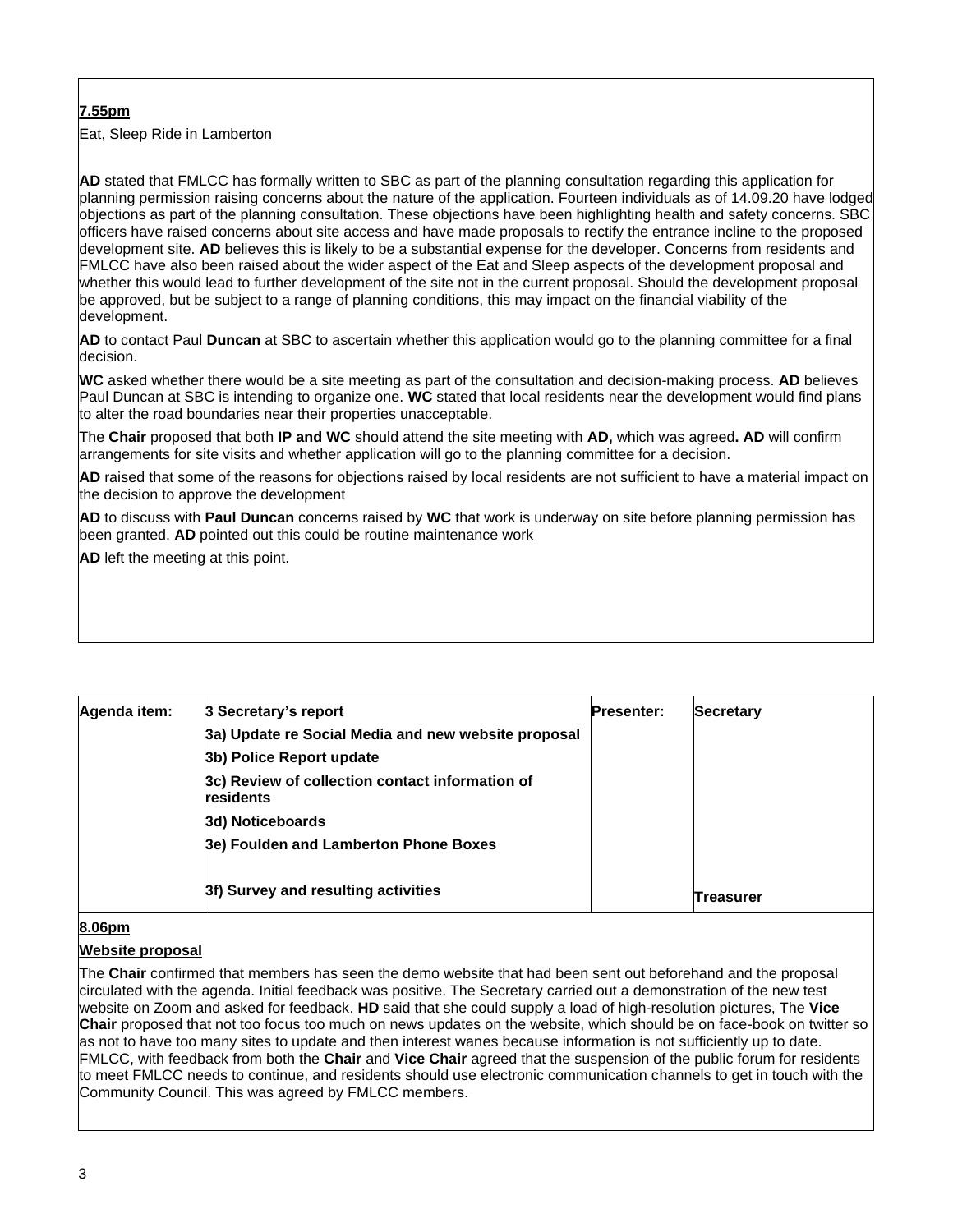The **Treasurer** gave positive feedback on the progress and proposed to FMLCC that the request to move the test website from a free membership on the WIX content management service to a professional plan equivalent to £102 pounds per year as requested in the **Secretary's** report. This was seconded by **NW** and the **Chair** and agreed by FMLCC members. **JT** also gave positive feedback on the progress of the test site. The **Secretary** welcomed more feedback and ideas from **FMLCC** members, including a proposal to offer facility on the new website to the Village Hall committees and other groups such as the Playing Field Trustees.

# **8.22pm**

#### **Police Reports**

The Secretary explained that **Gina Dickson** from Police Scotland has been in touch will all SBC Community Councils to obtain the dates of their meetings. This will allow Gina to provide future police reports on the community council areas. The **Chair** will follow up and get in touch with Gina to introduce her to the newly reformed council. The Secretary stated that the police report would be circulated to FMLCC members if it arrived outside of a planned meeting date. **JT** said her experience of the community police in the past was positive. This was seconded by the **Secretary**.

## **8.25pm**

#### **Passing on of contacts**

The **Secretary** requested whether the system of passing on contacts to the **Treasurer** was working. The **Treasurer** agreed that is was. The **Secretary** also highlighted that there is a data protection check box introduced onto the contact page of the new website. The Treasurer would pass communications related to queries on issues and complaints to the **Secretary.** The **Secretary** will collate queries received into a report for the next community council meeting.

## **8.27pm**

# **Noticeboards**

Completed under agenda item 1.

## **8.27pm**

## **Strategies for Foulden planter volunteer recruitment**

The **Secretary** requested advice on how to take this forward. The **Treasurer** confirmed that this issue has been resolved with three volunteer planters recruited. **Margaret McLeish**, who will handle flowers to the East of the old village, **Margaret Jefferies** who will handle planting the west of the old village, and **Lynda Shepard** who will handle planting around the car park.

## **8.29pm**

#### **State of public phone boxes in Foulden and Lamberton**

Initial view from FMLCC was that the Foulden one should be disposed of. The **Secretary**, the **Treasurer** and **NW** have all identified that the box was in a very poor state of repair, and the phone was not working and in an even worse state of repair, with a sticker placed upon it by BT indicating removal by July 2020. **NW** also highlighted the some residents in old Foulden who she met when on the  $15<sup>th</sup>$  August litter pick stated that the phone-box should be removed.

**WC** said that the phone box while in Lamberton should be retained. The **Treasurer** said that for £1 a request could be made to BT for them to remove the phone, but that the community adopts the phone box and looks after it as a local landmark. **WC** said that FMLCC should check if both phone boxes still have an electrical supply and lighting, as they may still be useful for lighting areas at night. The **Secretary** will check to see if the boxes still have lighting/electricity and investigating community ownership before reporting final decisions to **BT/SBC.**

## **8.31pm**

## **Update on activities outcoming from the survey**

The **Treasurer** gave an update on the successful 2 FMLCC organized volunteer litter picking events on the 15th August and 12<sup>th</sup> September. There were 16 volunteers at the first event, and 14 at the second. These litter picking events will now cease as group activities until the spring of 2021. 6 of the litter pickers have taken the pick sticks to use when they go on their own individual walks. The **Treasurer** has also trialed a £1 pick stick from Pound Land, and while light was judged to be suitable. The **Treasurer** will consider proposing a purchase of a set of these in future.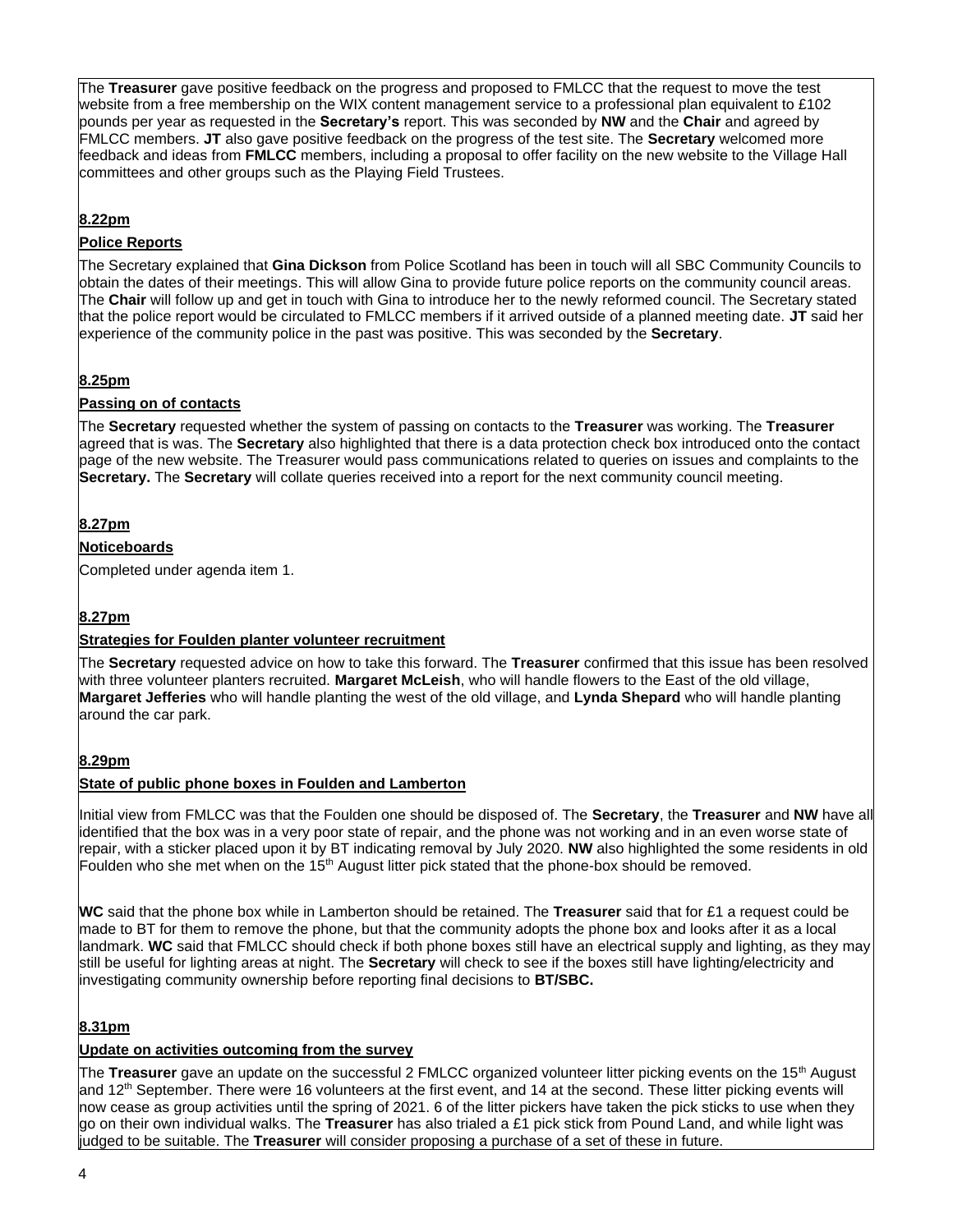[www.seathechange.org.uk](http://www.seathechange.org.uk/) filmed some of the activities, which included strimming, for a video as part of the Keep Scotland Beautiful campaign

| Agenda item:<br>4 Treasurer's report<br><b>Presenter:</b><br><b>Treasurer</b> |
|-------------------------------------------------------------------------------|
|-------------------------------------------------------------------------------|

# **8.35pm**

FMLCC account currently showing a balance of £2523. Underspend of £1000 on COVID 19 resilience support was voted on by the resilience group members and agreed to be passed to FMLCC for use in the broader community despite encouragement for the resilience group to use it.

The annual path maintenance grant from SBC of £450 has been approved but not yet received.

The **Treasurer** to apply for the annual and enhancement grants from SBC

King George VI playing field account: £2051.48 balance though currently no income being generated.

The **Treasurer** requested approval to pay expenses claims for volunteers doing work for the community council up to £50 per approved activity. This was agreed by FMLCC.

The **Treasurer** to review the standard electricity standing charge even if incur a penalty as Foulden Village Hall of 39p per day is much better value than the 58p per day standing charge for the Playing Field Pavilion, which is currently not generating any income. FMLCC agreed.

| 5. Grants and Applications<br>Agenda item:<br>Treasurer<br><b>Presenter:</b> |  |
|------------------------------------------------------------------------------|--|
|------------------------------------------------------------------------------|--|

#### **8.40pm**

#### **Fallogo and Crown estates funding opportunities**

As part of proposal there will be a gate into the hedge south of Burnbank, and path will be built into the field coming out at a gate near the memorial by the car park.

A funding application was submitted to Fallago – this is for a path connecting the C118 road to the memorial. FMLCC are requesting funding of £3191 and contributing £1371 should the bid be successful.

A funding application was submitted to Crown Estates to fund renovation of the Tennis Courts and convert them into a Multi Games Area (MUGA)

The **Treasurer** proposed:

- 1) Recruiting a volunteer to strim grass around benches in the King George VI memorial field
- 2) Creating a working party to clear overgrown trees from west hedge. The **Treasurer** explained that there is a local resident who has a chainsaw, and FMLCC could support him by recruiting a team of volunteers
- 3) Create a working party to paint the benches. FMLCC will pay for the paint and brushes.

The Treasurer also explained that following the death in 1936 of King George VI, 471 parks and playing fields were formed and protected following donations of both money and land as a fitting memorial.

King George VI Fields are 2.51 Hectares/6.2 acres and have been protected since May 1953. It cannot be used for ornamental gardens. However, the play park is SBC property

**NW** highlighted information from **JT** about the Weir Trust. A bid will be submitted for outdoor exercise equipment for the playing fields, it is due in February 2<sup>nd</sup> 2021.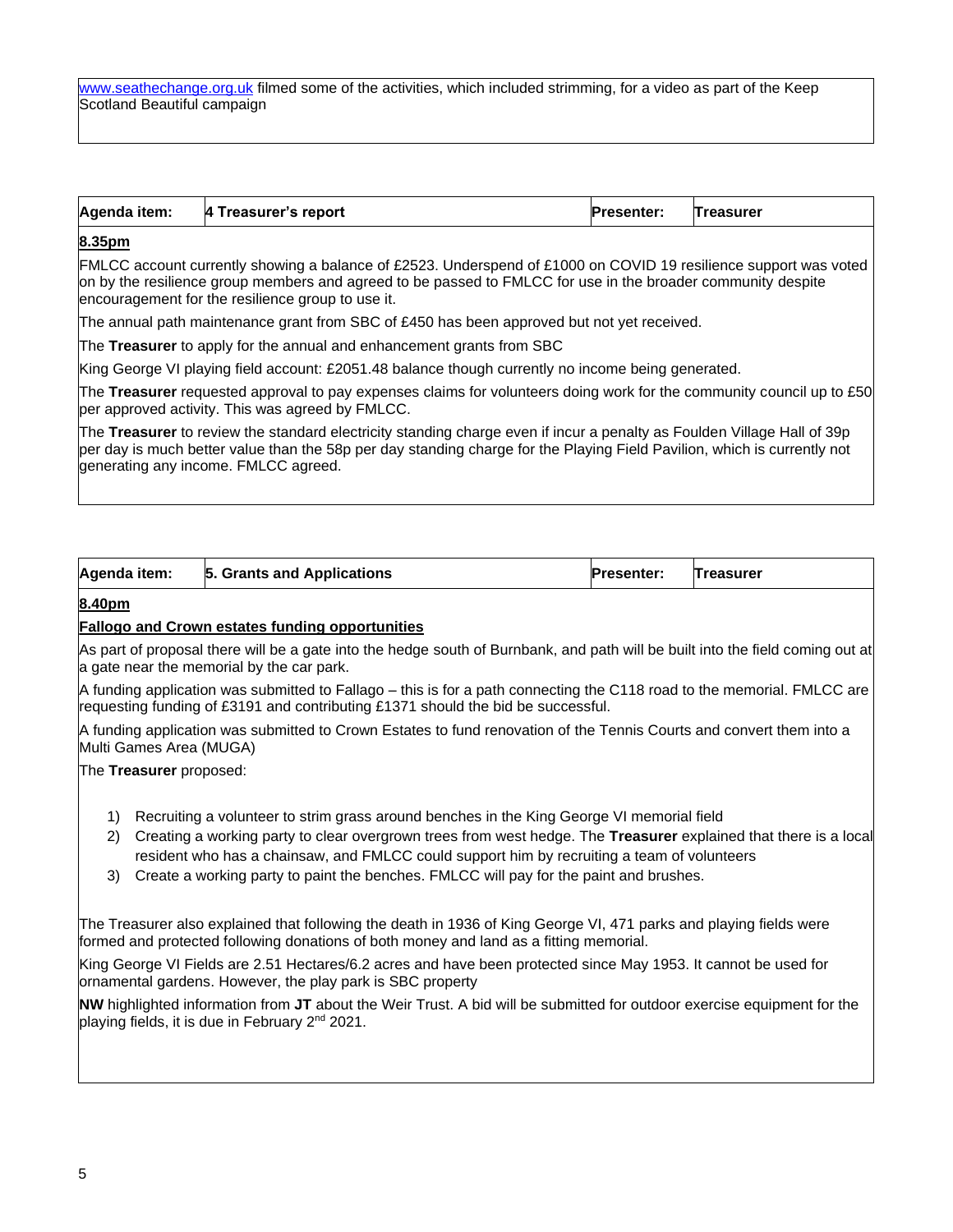| 6. Village Hall Update<br>Agenda item: | <b>Presenter:</b> | <b>Chair</b> |
|----------------------------------------|-------------------|--------------|
|----------------------------------------|-------------------|--------------|

# **850pm**

The **Chair** proposed that buttons for the Village Halls need to be displayed prominently on the new website. The **Secretary** will action this.

**WC** reported that a bid for funding to develop Lamberton Village Hall was unsuccessful due to the historic lack of use

The **Treasurer** fed back that Foulden Village Hall has followed the latest guidance in safely re-opening with the appropriate safety measures. This included new signage, equipment and procedures. New bookings had been taken and the hall was set to re-open until the most recent guidance from the Scottish Government required the hall to be closed and bookings cancelled. The **Chair** indicated that the next FMLCC meeting was therefore most likely to take place on Zoom.

| Agenda item: | 7. Roads and Footpaths                                | <b>Presenter:</b> | Chair |
|--------------|-------------------------------------------------------|-------------------|-------|
|              | 7a) Potholes, speed and lighting                      |                   |       |
|              | [7b] Footpaths, Construction, Cutting and Maintenance |                   |       |

#### **8.54pm**

#### **Potholes, speed and lighting**

The **Chair** requested confirmation of pothole marking up by SBC in the area. It was confirmed by FMLCC councilors that significant potholes have been marked up by SBC staff. The **Vice Chair** felt that there was a significant improvement in the way this issue is now being dealt with. The **Chair** indicated that the large pothole at the top of the hill at Mordington leading to Lamberton has been scheduled for council improvement works in October 2020. It will involve a 30 slab being laid in the road.

The **Vice Chair** proposed that the links to SBC pothole reporting form, should be placed on the contact page of the new website and on the social media channels. The **Secretary** will action this.

The **Chair** also referred to the 'Spaces for People Project' which will lead to 20 mph limits being introduced in Foulden between October to December 2020. These lower speed limits will be trialed for 12 months before a decision is made to see if they become permanent. The **Chair** indicated that details of how the speed limits will be changed and their specific locations has not yet been released.

The **Chair** also raised the night time lighting arrangements by the hall – as feedback from residents indicated that crossing the road to the car park at night is potentially dangerous. SBC is considering whether to improve street lighting arrangements but to illuminate the area better in the short term it was proposed by the **Chair** to consider whether extra external lighting could be added to the village hall. The **Treasurer** will investigate

| Agenda item: | 8. King George the VI playing Fields | <b>Presenter:</b> | <b>Chair</b> |
|--------------|--------------------------------------|-------------------|--------------|
| 858nm        |                                      |                   |              |

#### **858pm**

The **Chair** confirmed that **John Burgess** to cut footpath grass going forward to the spring on 2021. **The Chair, Treasurer and JT** are applying for funding to pay for a machine for **John Burgess** to use

The Chair was reviewing the role of whether a new manager for playing field was needed, and this was not yet determined. Currently the role was being effectively handled as a group of the **Chair, Treasurer and NW.**

| Agenda item: | 9. Any Other Business                   | <b>Presenter:</b> | <b>Chair</b> |
|--------------|-----------------------------------------|-------------------|--------------|
| 901pm        | Complaint about bus services in Foulden |                   |              |

A resident has complained in writing about the quality of the bus services connecting Foulden to Duns and Berwick Upon Tweed. The resident has written both FMLCC and their SBC Councilor on this matter. The **Treasurer** has investigated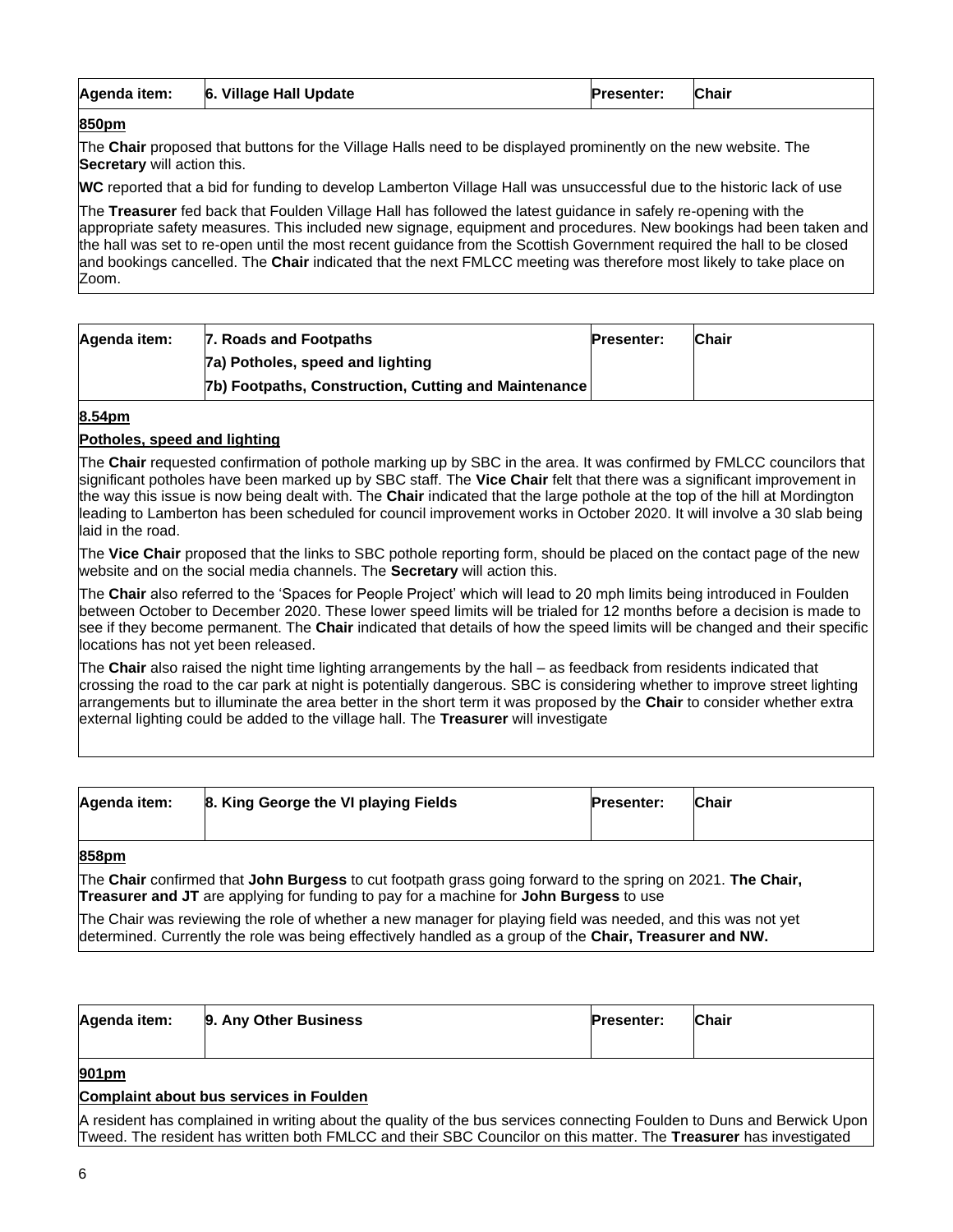this, including contacting the transport officer at SBC, who informed the **Treasurer** that the Berwickshire Area Partnership meetings have transport issues on their agenda. The **Treasurer** offered to attend the next meeting with the aforementioned resident, who has agreed to this proposal.

# **906pm**

#### **Cattle Escape Incident between Mordington and Lamberton**

**HD** raised that verges have been significantly damaged on the road as a result of this incident. The **Chair** stated he would investigate

**HD** raised issued of posters for displaying in Mordington regarding events and news for residents not on the internet. The **Treasurer** indicated that this was being planned.

| Agenda item: | 10. Date of next meeting | <b>Presenter:</b> | <b>Chair</b> |
|--------------|--------------------------|-------------------|--------------|
| 912pm        |                          |                   |              |

The **Chair** confirmed next meeting for **Monday 2nd November 7.30pm.** While the meeting is timetabled to be in Lamberton Village Hall, the Chair indicated that as a result of current Scottish Government Guidance, the meeting will be held on Zoom.

#### **Meeting closed at 9.15pm**

Please note items rated green have been dealt with or completed. Yellow underway and Red Outstanding

|   | Action Items from meeting 06/07/2020                                                                            | Person responsible | <b>Status</b>          |
|---|-----------------------------------------------------------------------------------------------------------------|--------------------|------------------------|
| ✓ | 1) Transfer photo of <b>IP</b> to website list of community<br>councillors                                      | <b>Secretary</b>   | <b>Now</b><br>complete |
| ✓ | 2) Investigate the possible considerations and advice for <b>Councillor Hamilton</b> To be<br>putting on events |                    | completed              |
| ✓ | 3) Arrange summer trails across all 3 communities for<br>summer 2021                                            | <b>FMLCC</b>       | To be<br>completed     |
| ✓ | 4) To create a list of 'You said' points from the survey                                                        | <b>Treasurer</b>   | Circulated<br>to CC    |
| ✓ | 5) To feedback on draft Communications Strategy                                                                 | <b>Vice Chair</b>  | Ongoing<br>review      |
|   | 6) To keep under review access to survey-monkey                                                                 | <b>Secretary</b>   | Under review           |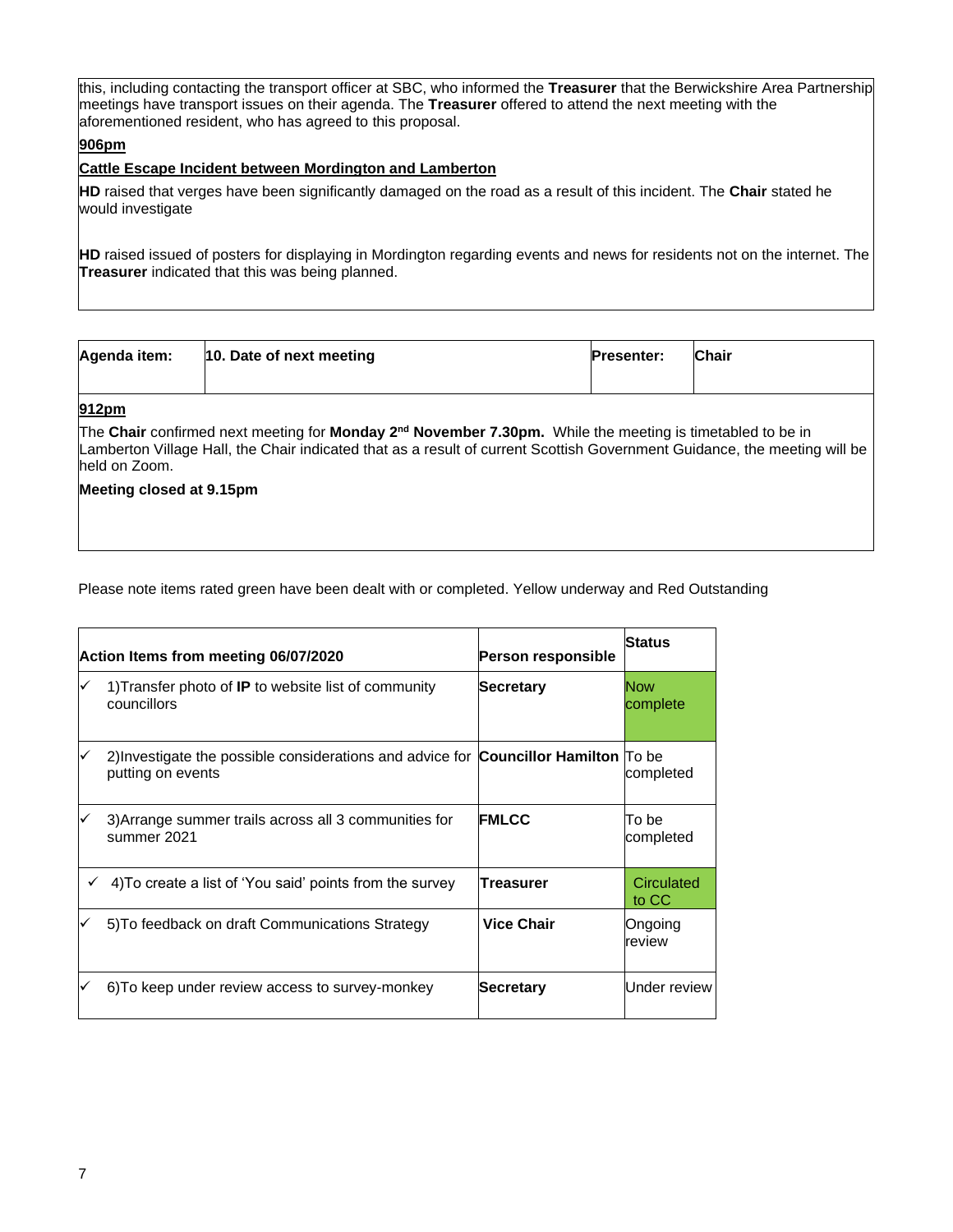| Action Items from meeting 14/09/20 |                                                                                                                                                                                                                                                                   | Person responsible | <b>Status</b>                                                                                                                                                                                                                     |
|------------------------------------|-------------------------------------------------------------------------------------------------------------------------------------------------------------------------------------------------------------------------------------------------------------------|--------------------|-----------------------------------------------------------------------------------------------------------------------------------------------------------------------------------------------------------------------------------|
|                                    | 1) To inform FMLCC of the date of the Reporter site visit Chair<br>re Willowdean appeal.                                                                                                                                                                          |                    | Completed, planning<br>inspector has made un-<br>announced visit                                                                                                                                                                  |
|                                    | 2) Contact Paul Duncan at SBC to ascertain whether<br>this application would go to the planning committee for a<br>final decision, and raise concerns of work starting on site<br>before planning permission has been given regarding<br>application 20/00769/FUL | AD                 | Due to large number of<br>objections from residents if<br>SBC approves will go to<br><b>Planning Committee for final</b><br>decision - provisional date<br>07 <sup>th</sup> December 2020                                         |
|                                    | 3) To confirm timings and date of a site visit with SBC<br>for Community Councilors to attend as part of planning<br>application 20/00769/FUL in Lamberton                                                                                                        | AD, IP, WC         | <b>COVID situation means SBC</b><br>will not conduct a site visit -<br>no further action required                                                                                                                                 |
| ✓                                  | 4) To liaise with WIX to upgrade level of membership for Secretary, Treasurer Completed<br>new website                                                                                                                                                            |                    |                                                                                                                                                                                                                                   |
| ✓                                  | 5) To supply high quality photos of the 3 parishes to<br>support development of the new website                                                                                                                                                                   | HD                 | Completed                                                                                                                                                                                                                         |
|                                    | 6) Collate nature of enquiries coming into FMLCC<br>communication channels                                                                                                                                                                                        | <b>Secretary</b>   | Completed and on agenda<br>02/112020                                                                                                                                                                                              |
|                                    | 7) Strategy to recruit new village planters at Foulden                                                                                                                                                                                                            | <b>Secretary</b>   | Completed by the Treasurer                                                                                                                                                                                                        |
|                                    | 8) Identify if phone boxes at Foulden and Lamberton<br>have electricity                                                                                                                                                                                           | <b>Secretary</b>   | Completed - phones have<br>power but lighting does not<br>work                                                                                                                                                                    |
|                                    | 9) Purchase set of Pound Land litter pick sticks                                                                                                                                                                                                                  | Treasurer          | Completed, 6 sticks and first<br>aid kit donated by Sea the<br>Change so purchase no<br>longer necessary                                                                                                                          |
|                                    | 10) To apply for annual and enhancement grants from<br><b>SBC</b>                                                                                                                                                                                                 | Treasurer          | Application for this and next<br>year's grants made by JT,<br>awaiting reply from SBC.<br>Email 02/11/20 sent by<br><b>Treasurer to follow up</b>                                                                                 |
|                                    | 11) To investigate lowering standing electricity charge at Treasurer<br>the playing field pavilion                                                                                                                                                                |                    | Unable to renegotiate<br>contract. Plan initial to<br>deenergize the meter for £29<br>unable to proceed as<br>electricity company short<br>staffed due to COVID. In<br>December 2020 set to move<br>to new electricity supplier - |